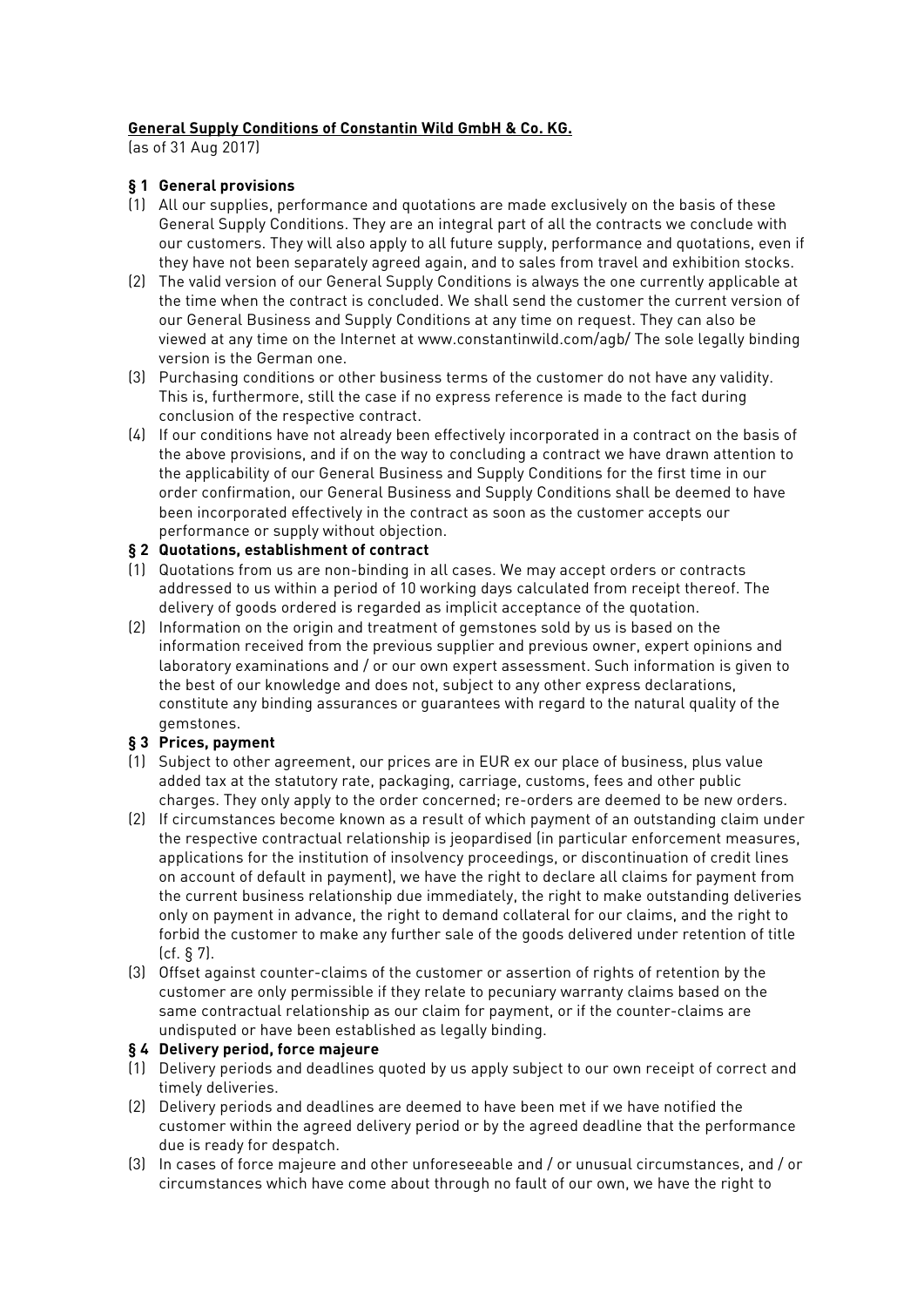postpone delivery for the duration of the impediment plus a reasonable restart period, or to rescind the contract partly or wholly in respect of the part of the delivery that has not yet been made. Strike, lockout, mobilisation of troops, war, embargo, prohibition of import and export, lack of raw materials or fuel, fire, energy supply problems, traffic closures, disruptions of operation or transport and other circumstances for which we are not responsible are tantamount to force majeure, regardless of whether they arise or occur in our own sphere of activity, that of our suppliers, or that of their subcontractors. We are only entitled to plead the above-mentioned circumstances if we inform the customer of them without delay.

(4) Neither are we responsible for the circumstances listed in § 4.3 if they arise or occur during a period of default which has already begun. The customer can request us to declare whether we wish to deliver within a reasonable period or rescind the contract. If we fail to make such declaration within said reasonable period, the customer in turn has the right to rescind the contract in respect of the part of the delivery that has not yet been made.

#### **§ 5 Shipping, passage of risk**

- (1) Unless any other agreement has been made in writing, we are responsible for making the goods available ex our place of business. Goods which have been notified as ready for despatch must be collected without delay and within 8 days at the latest.
- (2) If we ship the goods on the request of the customer, they are despatched for the account and at the risk of the customer unless any other agreement has been made. The risk in such cases passes over to the customer when the goods are handed over to the transport agent, and this also applies to partial deliveries. The same goes for shipping using agents of our own.
- (3) If we ship the goods on the request of the customer, we will on the customer's request insure the goods on behalf and at the expense of the customer against theft, breakage, transport, fire, damage caused by water and other insurable risks. Having said that, this must be expressly agreed in the order confirmation or in a separate agreement. Loss or damage in transport must in these cases be settled by the customer himself.

### **§ 6 Transactions involving goods sent for selection and commission**

- (1) In transactions involving goods sent for selection, the acquisition of the goods is defined as the final purchase of the goods sent by the customer. Goods sent to the customer for selection are deemed to have been finally purchased if they are not returned to us within an agreed, notified or – in the case of selection periods which are not limited at the outset – reasonable period subsequently set by us. They are also deemed to have been finally purchased if the customer concludes a valid purchase contract for resale with a third party.
- (2) In commission transactions, the goods are sold on behalf of the customer for our account. We are to be notified of the execution of the commission within three working days at the latest. The sale of goods on commission at a price below that which we have fixed is not permitted without express approval from us; it is not necessary for us to make a separate declaration of repudiation as in Section 386 (1) of the German Commercial Code (HGB). All claims arising from the execution of the commission in respect of third parties are already assigned to us hereby. The customer does not have the right to execute the commission on credit or by allowing extra time for payment of the purchase price, and he may only hand over the goods on commission to his customer after payment of the purchase price in full. The customer must warrant and represent to us that the liability of the third party in question will be paid.
- (3) If samples sent for selection or goods on commission (hereinafter referred to as 'goods') are supplied marked 'closed' as an en-bloc consignment, there is to be no removal or purchase of individual stones. Like the sale of individual stones, the removal or purchase of individual stones presupposes the final purchase of all the goods in the consignment by our customer.
- (4) We have the right to rescind the contract until such time as the purchase contract is finally concluded or the commission finally executed. If we do so, the customer must return the goods to us without delay and refrain from any sale thereof.
- (5) On the handing over of the goods to the customer, all risks, in particular that of loss incurred through no fault of our own, pass over to the customer. § 5.2. of these conditions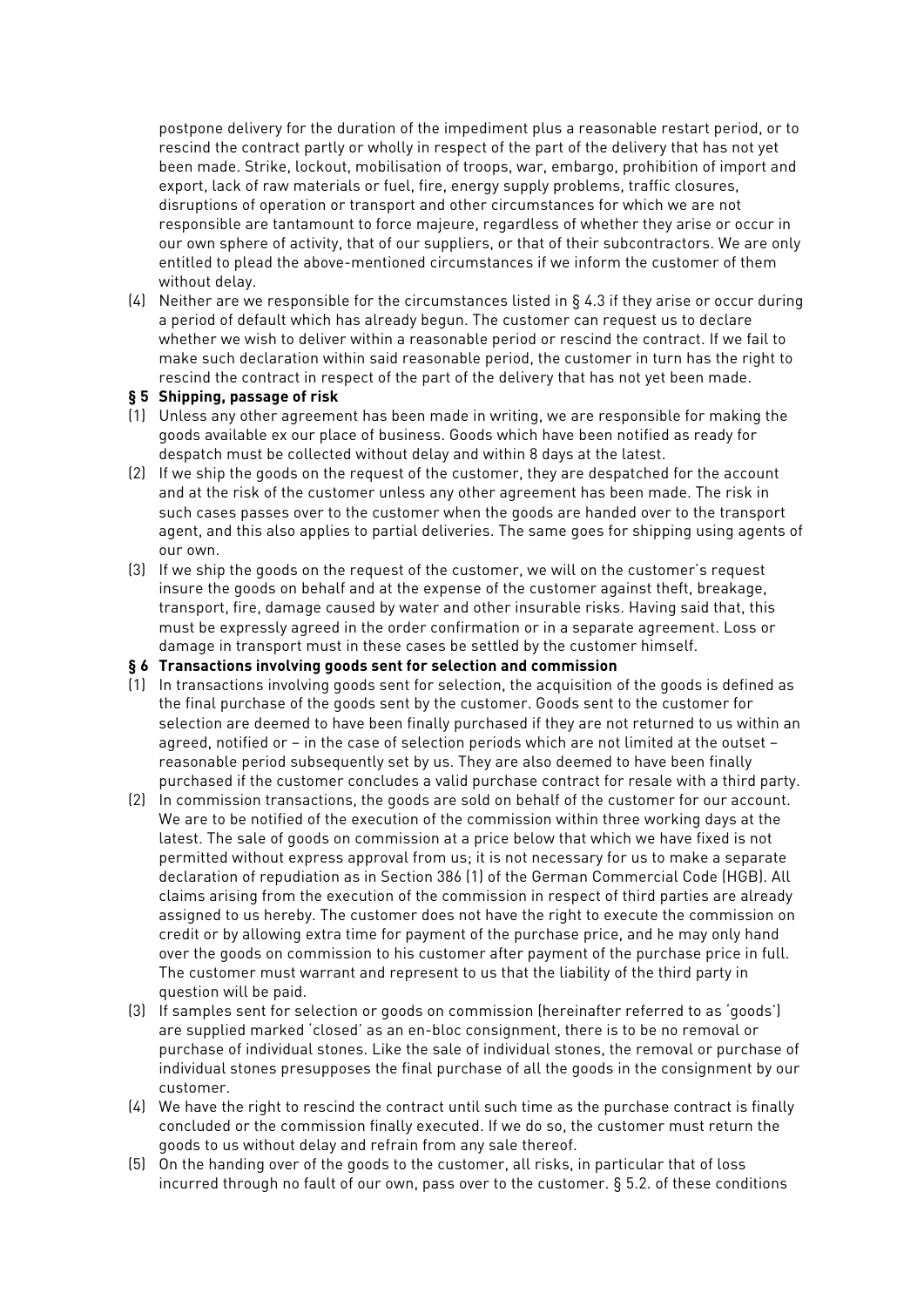applies accordingly. The customer bears the risk of accidental loss until such time as the goods are received in their entirety on our premises or those of a recipient appointed by us. This applies in particular when goods are being returned.

- (6) The customer is under obligation to store the goods separately and must mark or label them in such a way as to indicate our rights of ownership in respect of them clearly.
- (7) In accordance with § 3, the customer is under obligation to insure the goods for a sufficient sum such as is usual in our line of business for as long as he bears the risk, in particular against robbery, theft, extortion, fire, and damage caused by water. The customer hereby assigns to us all claims he may have on the insurer as a result of future cases of loss or damage. If we so request, we are to be provided with evidence of effective insurance cover.

### **§ 7 Defects, warranty**

- (1) If the customer notifies us of a defect he must describe it to us in a sufficiently precise way. We must be given the opportunity to examine the defect ourselves at our place of business or to have it examined by an agent.
- (2) The warranty assumed by us is at first restricted to supplementary performance. We have the right to carry out the supplementary performance or attempt to do so within a reasonable period to be set by the customer. The type of supplementary performance (delivery of a defect-free thing or rectification of the defect) is at our own discretion. If supplementary performance is impossible or would involve disproportionately high cost, or if we do not manage to rectify the defect in spite of an attempt at supplementary performance, the customer may call for abatement or rescind the contract and, if appropriate, claim compensation as in § 10 of these conditions.
- (3) Unless any of the cases covered in Section 438 (1) 2 or Section 634a (1) 2 of the German Civil Code (BGB) occur, or unless any other agreement has been made, claims by the customer on account of defects fall under the statute of limitation one year from the time at which the statutory period of limitation begins to run. This does not apply to claims for compensation as provided for in  $\S$  10 of these conditions which have their origin in intent or gross negligence.

### **§ 8 Retention of title**

- (1) We reserve ownership of all goods delivered by us until such time as all our claims have been settled in full and any current account balance chargeable to the customer to which we are or may be entitled now or in the future – for whatever cause in law – has been discharged. This will still apply if payment has been made for certain deliveries specified by the customer.
- (2) Resellers may only resell goods supplied in the normal course of business. The reseller assigns to us as collateral any claims arising from the resale of our goods subject to retention of title until such time as all our claims under the business association have been settled and any current account balance chargeable to the customer has been discharged. The setting of goods subject to retention of title in items of jewellery by the customer or their use in the performance of other contracts to produce a work or contracts for work done and materials supplied is tantamount to resale. The customer is also authorised to collect these claims after their assignment until such time as the authorisation is revoked. Our entitlement to collect the claims ourselves remains unaffected by this. It can for example by exercised if the customer has failed to comply with our terms of payment. If we so request, the customer must provide all the information required for collection, hand over the relevant records and documents to us without delay, and notify the additional debtor of the assignment in writing and without delay. In the case of third-party enforcement measures such as may affect our security interests, the customer must draw attention to our rights and inform us immediately. The customer is under obligation to bear the costs of measures taken to combat such interventions, in particular the costs of replevin proceedings, if they cannot be collected by the opposite side. The customer only has the right to assign claims – including their sale to factoring banks – with prior written authorisation from us.
- (3) Goods subject to retention of title are processed on behalf of us as their manufacturer within the meaning of Section 950 of the BGB. The goods processed are deemed to be goods subject to retention of title within the meaning of § 8.1. There shall be no acquisition of